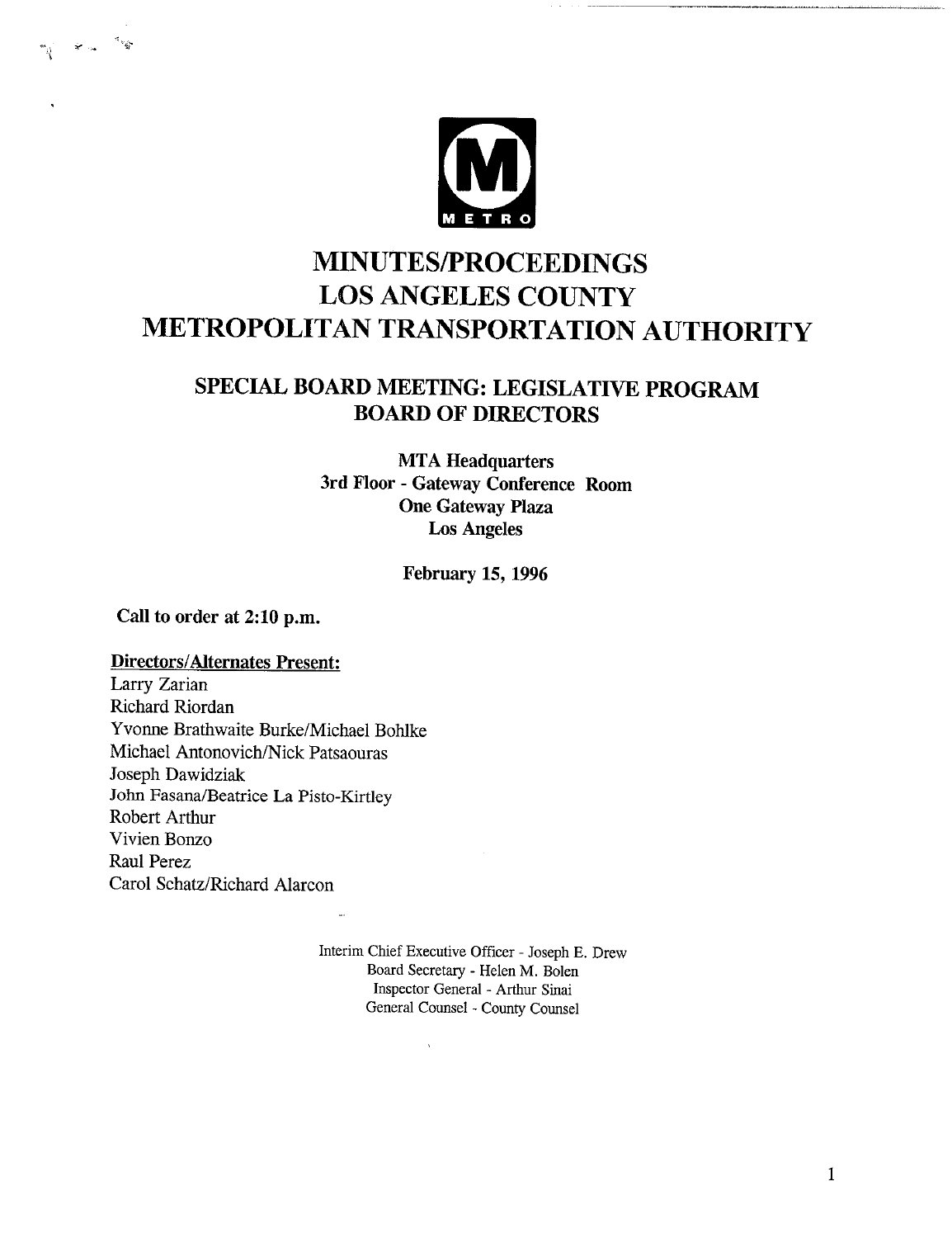i. Public Comment - NONE

 $\frac{1}{2}$  and  $\frac{1}{2}$ 

2. RECEIVED Status of lobbying efforts in Sacramento and Washington, D.C.

Some of the issues discussed were: funding, both capital and operating; new legislation and the impacts on the agency; a unified message from Los Angeles on rail construction issues.

- 3. Discussed and took the following actions on the 1996 Legislative Strategy and Workplan:
	- A. overview of Legislative Strategy recommendations and workplan:
		- i. DEFERRED establishing satellite offices in Sacramento and Washington, D.C.; and
		- 2. APPROVED issuance of a Request for Qualifications (RFQ) for lobbying services in Sacramento.
	- RECEIVED overview of Legislative Program and priorities on Federal and State legislative programs.  $B$ .
- 4. Took the following actions on state legislation:
	- A. OPPOSE AB 2084 (Richter)

Roll Call vote on AB 2084:

Ayes: Noes: Abstain: Absent: Bonzo, Fasana, Perez, Riordan, Schatz, Dawidziak, Zarian Antonovich Arthur Alatorre, Burke, Wilson, Yaroslavsky

- B. SUPPORT AB 588 (Rainey)
- $C.$ SUPPORT SB 388 (Kelley)